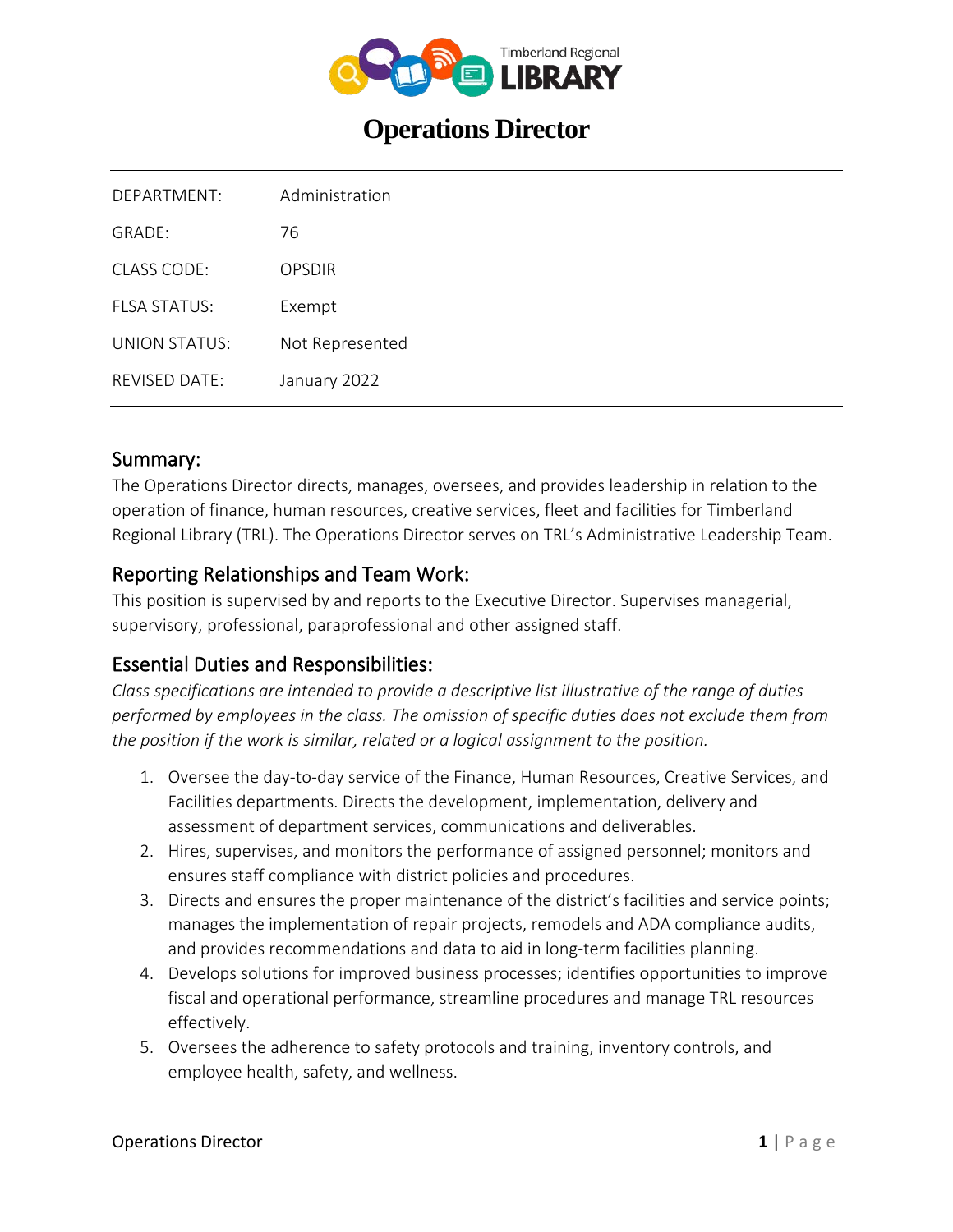- 6. Identifies an implements district policies, procedures, programs, and services. Identifies technology tools and software applications for area of expertise to be used internally and districtwide.
- 7. Participates in collective bargaining and negotiations on behalf of Administration.
- 8. Participates in long-range and strategic planning for future development and operation of the district.

## Core Skills and Qualities:

*Employees are expected to demonstrate the following qualities at all times:*

- 1. Establish and maintain effective working relationships with internal staff, outside organizations, and the general public.
- 2. Positively reflect TRL's mission, vision, and values to the staff and public.
- 3. Effective organizational and time management skills, including the ability to multitask, manage multiple projects at the same time and adapt to changing priorities to meet demands of the department.
- 4. Communicate effectively verbally and in writing.
- 5. Demonstrate quality customer service.
- 6. Exhibit reliability and dependability. Demonstrate punctuality and regular and consistent attendance.
- 7. Demonstrate a positive attitude and flexibility.
- 8. Work well with others, show respect, contribute to the team.

# Required Knowledge, Skills, and Abilities:

*Employees are expected to perform or possess the following:*

- 1. Current knowledge of the principles, methods, procedures, and practices of business management and/or organizational management.
- 2. Current knowledge of federal and state laws, regulations, and standards governing resource and facilities management in public jurisdictions and governmental environments.
- 3. Extensive knowledge of project management, executive-level leadership and fiscal management techniques and principles.
- 4. Knowledge of current and emerging trends in public administration.
- 5. Efficiency in decision-making and prioritization with operational and procedural concerns.
- 6. Sound judgement and the ability to identify complex problems, evaluate solutions, and implement changes to the benefit of the organization.
- 7. The ability to analyze data, processes, and procedures, and develop meaningful factbased reports and recommendations to improve service.
- 8. Facilitation of task forces, committees, and council meetings.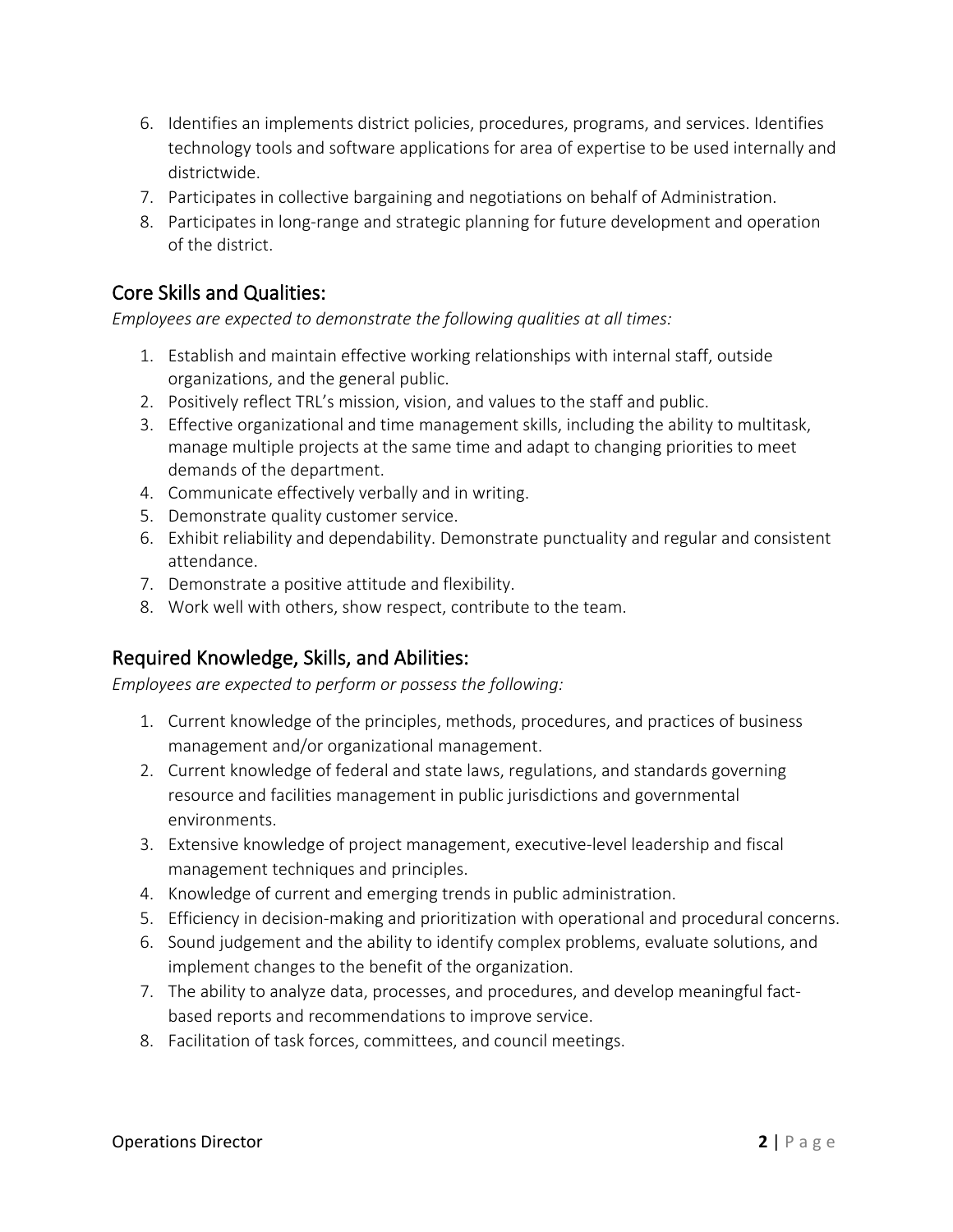### Technology Requirements:

- Strong computer skills, including the ability to manage and maintain financial software, word processing, creating complex spreadsheets, document management and organization, email applications and the internet.
- Knowledge of computerized information systems used to satisfactorily complete job duties.

### Education and Experience:

Bachelor's Degree in Business Management, Organizational Management or related field from an accredited university plus 7 years of experience directing public library, city, state or county government administrative services or an equivalent combination of education and experience which provides the knowledge, skills and abilities to successfully perform the duties of this position.

### Licenses, Certifications, and Special Requirements:

- Must have a valid Washington State Driver's License and an acceptable driving record OR must be able to provide own transportation to and from job, meetings and related job sites.
- Must pass and maintain a criminal background check.
- Ability to work evenings and weekends and to adapt to schedule changes on short notice is required.

### Physical and Environmental Conditions:

- Work is performed in a busy, service-oriented office with frequent interruptions and under the stress of continual pressure to meet deadlines and handle competing priorities.
- Subject to sitting and standing for extending periods of time. May spend time walking, standing, bending, reaching and lifting up to 40 pounds.
- Occasional travel is required to attend meetings at other sites and locations, or to participate in work related assignments.

This and all TRL positions are subject to transfer, based on library need.

The above job description is not intended as, nor should it be construed as, exhaustive of all responsibilities, skills, efforts, or working conditions with this job.